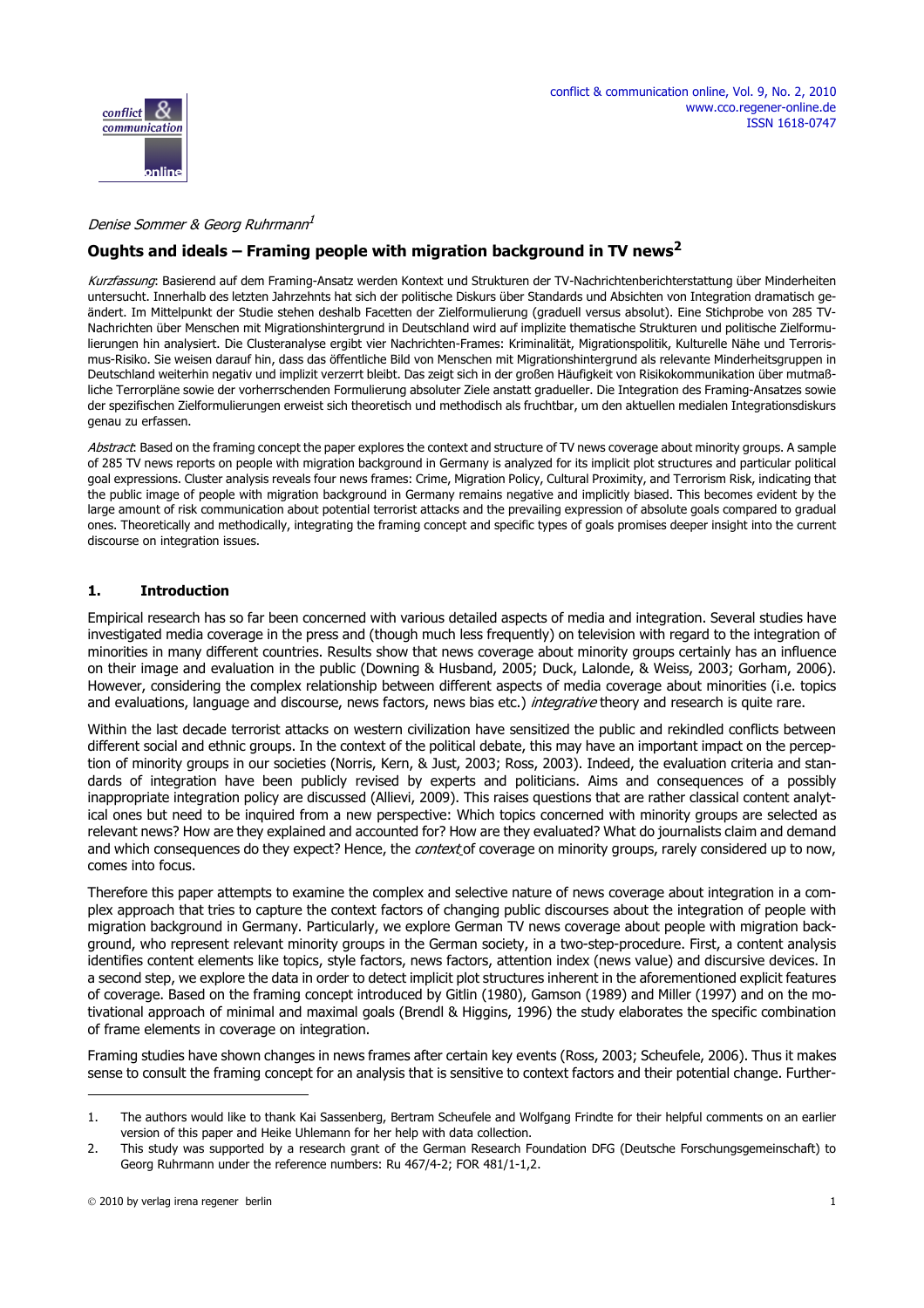more, in dealing with integration, the existence of different political aims becomes obvious. Therefore, we also base this research on a specific motivational goal concept – minimal and maximal goals – in order to differentiate between facets and types of remedy and treatment recommendations (Fritsche, Kessler, Mummendey, & Neumann, 2009; Neumann, Mummendey, Kessler, & Waldzus, 2005).

## **2. The framing concept**

Frames can be described as clusters of frame elements. In other words: If certain elements of media coverage group together systematically in a specific way, they form a pattern that can be identified across several news texts in a sample (Kempf, 2006; Nerad, 2009; B. Scheufele, 2006; D. Scheufele, 1999). Thus, a frame concept is needed that provides a clear operational definition of frame elements. A widely accepted definition is offered by Entman 1993, p. 52: "To frame is to select some aspects of a perceived reality and make them more salient in a communicating context, in such a way as to promote a particular problem definition, causal interpretation, moral evaluation, and/or treatment recommendation for the item described."

Based on recent work by Matthes and Kohring (2008) we understand these elements as groups of variables, each of which may be split up into several categories that can be coded in content analysis. For instance, a *problem definition* emphasizes a specific issue to be presented in the news. A causal interpretation attributes risks or benefits to the activity of political groups (for example people with migration background or politicians). A *moral evaluation* can be negative, neutral or positive and refer to different issues or objects. A *treatment recommendation* can include a call for or against a certain action, in most cases in a political and/or normative direction.

The fourth frame element in particular, treatment recommendation, is supposedly crucial in public communication about integration. Therefore we introduce and focus on the motivational concept of different goal expectations (i.e. minimal and maximal goals) (Brendl & Higgins, 1996; Fritsche et al., 2009) which are sensitive to the different semantic facets of expressing remedies and solutions. If such remedies and solutions are considered within the *treatment recommendation* frame element (Entman, 1993), they can be either expressed as absolute ought (or minimal goal) standing for an obligatory standard that must be obeyed. However, they can also be presented as a gradual ideal that is subject to aspirations. We propose that the consideration of goal expectations is especially fruitful for a deeper understanding of treatment recommendations as one central framing element.

Framing refers to the mode of presentation of news schema categories (Scheufele & Tewksbury, 2007) such as actors, topics (objects), evaluations, causes and consequences (Entman, 1993; Matthes & Kohring, 2008). Analyzing frames implies observing how journalists deal with frame elements regarding the issue in question. Entman states that "[a]ll four of these framing functions hold together in a kind of cultural logic, each helping sustain others (…)" (Entman, 2004, p. 6).

Recent research points out that frames can be identified by analyzing the four elements and their specific patterns, which can be imaged in clusters of news. This holds especially true for media frames operationalized as clusters characterized by typical combinations of the four frame elements. These clusters are each homogenous in their specific pattern of frame elements but significantly distinct from each other (Matthes & Kohring, 2008). Such a procedure ensures the identification of media frames independent from singular topics (Scheufele & Tewksbury, 2007) and avoids defining frames per se as coding variables (Edy & Meirick, 2007).

### **2.1 Framing News Coverage about Minorities**

### **2.1.1 Defining minority groups**

Since the 1960s integration has become an important topic in German public discourse. Nowadays, about 12 million people in Germany have a migration background from a diverse variety of nations and ethnicities. Meanwhile it is widely accepted that Germany represents a modern multicultural society. However, people with migration background still form the most important minority groups in the country concerning the political debate (Beck, 2009; Geissler & Pöttker, 2006).

Therefore, first of all, it is essential to discuss which minority groups are addressed in this investigation and why. In the study at hand, the discourse about minority groups is explored for the specific case of coverage about people with migration background in Germany. People with migration background are thereby defined as follows:

Persons who:

- either themselves (have) come to Germany from abroad and (want to) live here temporarily or permanently or
- whose families came to Germany one or two generations before.
- They either have a cultural background differing from the German one or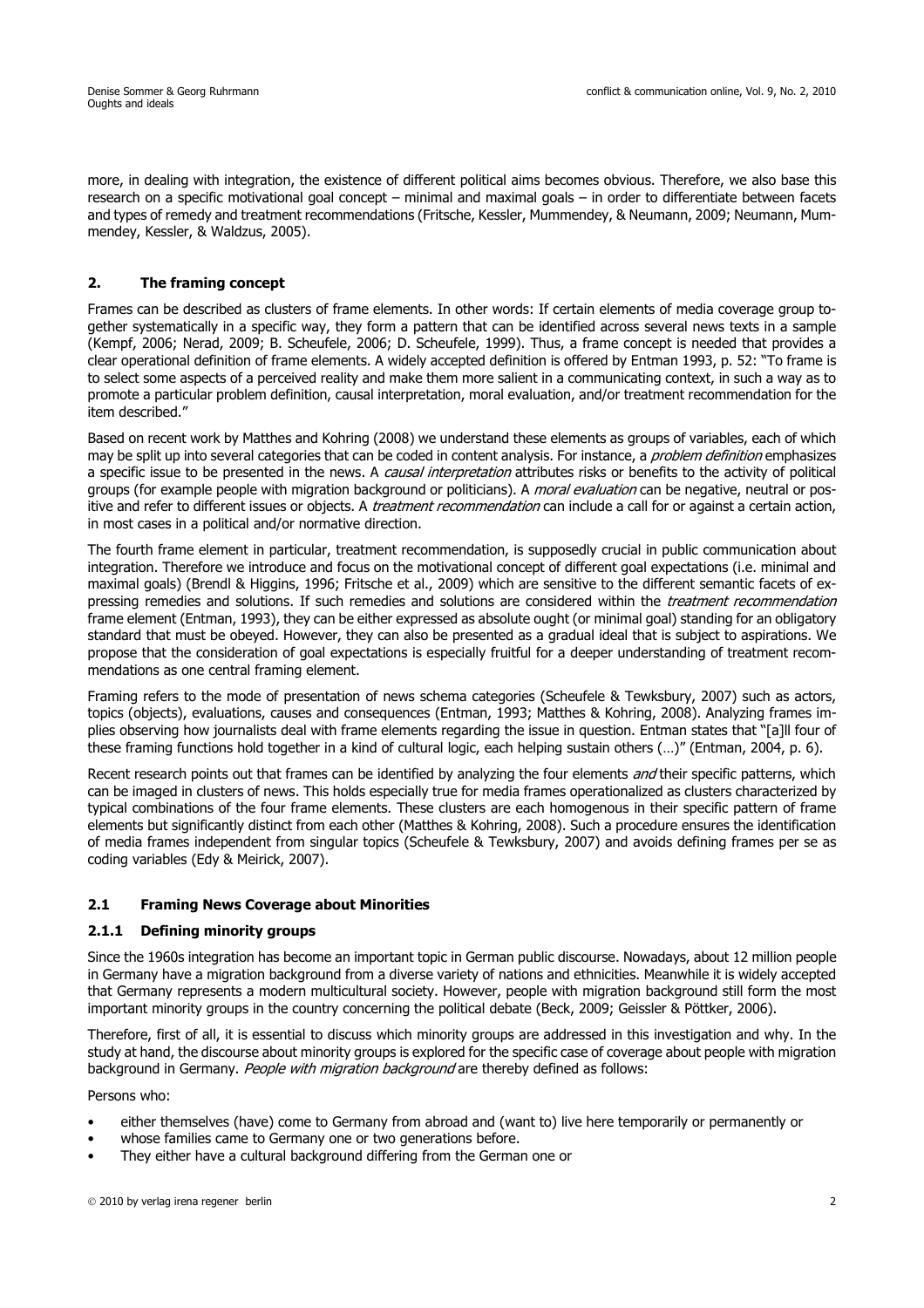• have lived for several generations in a culturally distinct area while being of German origin (= "ethnisch Zugehörige").

Hence, the study focused on people with migration background in general, without differentiating between length of stay, place of birth or specific nationalities or ethnicities of origin. By applying such a broad definition we

- 1. attempted to reveal which subgroups of people with migration background are treated in particular ways and
- 2. were able to test whether there are tendencies of generalization or projection concerning the 'whole' category of people with migration background.

In addition, another criterion applied to the sample. Our study focused on people with migration background who are neither celebrities nor any other kind of publicly known persons. We concentrate on the 'average citizen'. Thus, people with migration background well-known from sports, arts or the media were not included in the study sample. Research has demonstrated that people with migration background who have come to a status of fame or celebrity are treated differently in the media: In contrast to the 'average citizen' they are no longer subject to stigmatization, negativity and generalization (Agergaard, 2008; Wodak, 2010). However, the political debate on integration, its standards, aims and consequences, does not focus on a small privileged group of famous and successful people with migration background but on the majority of citizens representing a wide array of origins, biographies and lifestyles that are quite often just generalized to one group of 'foreigners'.

### **2.1.2 Empirical findings on coverage about minorities**

In the following section major findings on news coverage about 1) minority groups in general as well as 2) the integration of people with migration background in Germany in particular are reported. They represent the state of the art in research on mass media and integration and identify open questions. In order to contextualize these findings for our investigation they are structured in terms of media framing. This synopsis reveals that studies about the presentation of integration in the German media mostly yield results referring to single frame elements.

Problem Definitions. Corresponding to the concept of news values, general non-content-related aspects of any event may increase the newsworthiness<sup>1</sup> depending on factors like controversy, aggression, damage and demonstration (Eilders, 2006; Maier & Ruhrmann, 2008; Schulz, 1982). This holds specifically true for coverage about people with migration background in Germany (Hinterhuber, 2009). Moreover, sensations as well as emotions usually dominate the reports. Furthermore, "key events" (Scheufele, 2006) dramatically affect and change media coverage. The discourse about terrorism and the potential danger of further attacks lead to a transformation of coverage about Muslim minorities in Germany: From political discussions about integration, traditions and equality the mass media increasingly turned towards security risks, suspicions, imprisonments and trials (Allievi, 2009; Beck, 2009; Croissant, Wagschal, Schwank, & Trinn, 2009).

Causal Attributions. News reports quite often present minority groups, like for example people with migration background in Germany, showing them as responsible for crime (Dixon & Linz, 2002; Zillmann & Brosius, 2000). Risks associated with migration are usually covered in a biased fashion, overestimating the amount of people with migration background as well as their crime rates (Müller, 2005). People with migration background are treated as 'objects' without any influence. They do not play an active part in political communication (Allievi, 2009). Similar results have been yielded in several analyses of coverage about different minority groups in other European countries (Allievi, 2009; Downing & Husband, 2005; d'Haenens, 2009) as well as in Australia (Poynting & Mason, 2007), Canada (Fleras, 2009) and the United States (Entman & Rojecki, 2001; Starck, 2009).

(Moral) Evaluations. Research findings show that minorities are presented with stylistic variations, signaling the relationship between the majority ("us") and the minority ("them") (Bell, 2007). Evaluations of minorities are usually expressed in a semantically negative and generalizing language (Maass, 1999; Maass, Corvino, & Arcuri, 1994). Well-established and integrated minority members who have been supporting their host countries for years are mostly presented as individual cases. They only serve as a subcategory to the larger category of their group, i.e. they are regarded as an 'exception to the rule' (Richards & Hewstone, 2001).

Treatment Recommendations. "Oughts" and "ideals" define motivational dimensions of journalistic treatment recommendations (Neuendorf, 2002), which are essential for message framing (Tversky & Kahneman, 1981) in the special case of intergroup conflict (Fritsche et al., 2009). Goal achievement can be demanded in a more or less complex manner as Iyengar (1996) strikingly demonstrated. Hereby, the specific ways of goal expression are essential for message framing (Scheufele & Tewksbury, 2007). Two types of goal expression that have not been explored so far will be presented in the following.

<sup>1.</sup> The difference between framing and newsworthiness is rarely explained: 1) News factors are independent from news content, frames however are content bound. (2) News factors work independently of each other and (3) are not dependent on prior news decisions, while frames, activated and fitted by specific schemata can be consistent with an existing frame or not (Scheufele, 2006).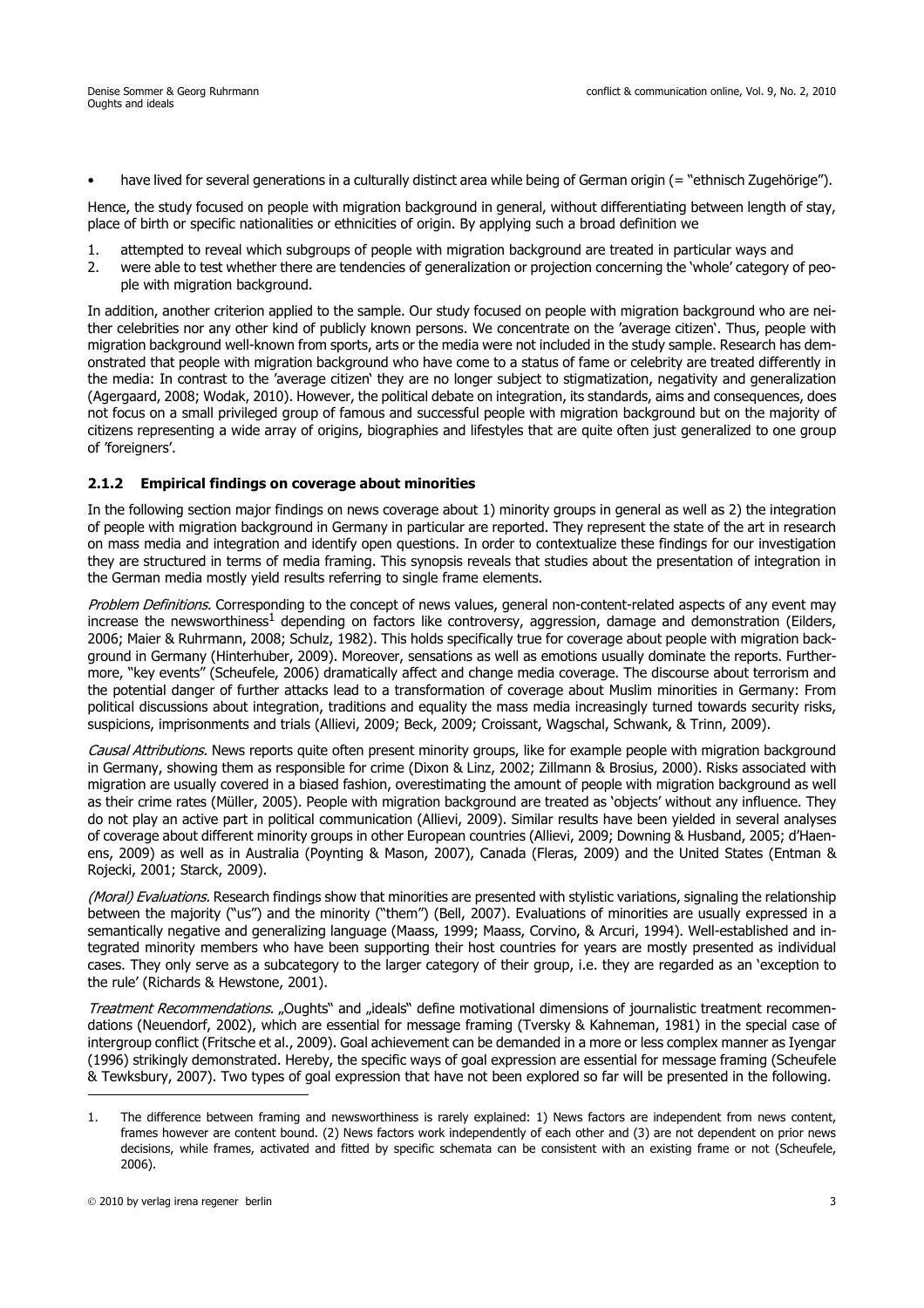### **2.2 Oughts and Ideals**

Minimal goals. Minimal goals or oughts can be defined as a general standard whose violation is seen as strongly dangerous and barely acceptable. Such minimal goals separate two different areas of valence: Failure of minimal goals clearly results in negative valence, whereas achieving a minimal goal produces a non-negative area of valence (Brendl & Higgins, 1996). Thus, minimal goals express absolute standards. As compliance with minimal goals is usually taken for granted, this situation is understood as normal and not negative. However, it is not positively evaluated either (Fritsche et al., 2009).

Maximal goals. Maximal goals, in contrast, can be understood as positively evaluated, less binding goals, comparable to ideals whose achievement is highly positively assessed, but not absolutely necessary. Achieving maximal goals results in a positively valued situation, whereas failure means a non-positive valence but not a negative one (Brendl & Higgins, 1996). Hence, in contrast to minimal goals maximal goals are gradual, not absolute.

Treatment recommendations thus can be expressed either in the form of a minimal or of a maximal goal. The goal that people with migration background need to learn the language of their host country, for example, can on the one hand be phrased as the minimal goal that every person living in Germany has to learn the German language and will be tested on it as a prerequisite for staying. On the other hand, it can be presented as the maximal goal that as many people with migration background as possible should learn the German language by offering them free classes which they can attend voluntarily.

Another example is the minimal goal that German society strictly expects every person with migration background to obey all rules of the social etiquette without any exceptions even if these contradict their (religious or cultural) beliefs or differ from rules in the countries of their origin. In contrast, the maximal goal would be that people with migration background follow the German social and cultural obligations as far as compatible with their own habits and traditions.

In the academic literature, scholars assume that violations of minimal goals are perceived as massive threats. Hence, conflicts resulting from these violations are supposed to be especially strong. Conflicts about maximal goals on the other hand are mostly interpreted as an expectable and legitimate situation of competition. Therefore, this differentiation provides quite a reasonable explanation for social conflict (Fritsche et al., 2009).

Compliance with minimal goals is usually taken for granted by the members of a society. However, as cultures vary in their behavioral standards and laws, people with migration background cannot always be expected to have the same oughts. Nevertheless, many of them try to adapt and to comply with the minimal goals of their host country. According to the theory, minimal goal attainment is evaluated in a non-negative way (Brendl & Higgins, 1996). The result is that this adaptation and compliance are just neither noticed nor reported because of the way they are evaluated. But as conflict between groups and negative events involving the violation of minimal goals are more likely to be reported by the media than compliance with these goals, the public image of people with migration background is endangered to remain one-sided resulting in attribution bias, outgroup hate and rejection (Downing & Husband, 2005).

From our understanding the concept of goal formulation as part of a frame offers fruitful new insights as it differentiates between more than two evaluative dimensions of treatment recommendations or remedy promotions (Entman, 2004): Nonnegative does not mean positive and vice versa. This is especially important for the analysis of frames, as news selection usually follows strong criteria (Scheufele, 2006): Particularly extremely negative and negatively biased (Meffert, Chung, Joiner, Waks, & Garst, 2006) or exceptionally positive facts are reported much more often than comparatively neutral or 'taken-for-granted' events.

Based upon this reasoning one advantage for the application of this motivational concept is a methodical one. Content analyses of coverage about minorities usually measure implicit and explicit evaluations (Neuendorf, 2002). However, in most cases the assessment of evaluations is limited to positive and negative evaluations of treatment recommendations exclusively (Krippendorff, 2004). By considering the concept of minimal and maximal goals the importance of a more differentiated measurement becomes obvious. Consequently, in measuring minimal and maximal goals we gain *additional* information about the presentation of minority groups (like people with migration background in Germany) going beyond the usual evaluative dimensions.

The second reason for dealing with minimal and maximal goals is that in economical and political crisis – like for example the one arising after September  $11^{\text{th}}$  2001 – *standards* of a country's cultural conception change. Existing demands on integration and inclusion were newly reflected and evaluated in the German public debate on migration (Müller, 2005). Definitions and criteria of what integration is – or may be – were discussed in the public sphere (Trebbe & Weiss, 2007; van Dijk, 2006). Resulting from this, new demands and treatment recommendations were addressed publicly: Former ideals of integration like speaking (or learning) the German language as well as accepting (and internalizing) the values of the German culture were now defined as oughts (Geissler & Weber-Menges, 2009; Koopmans, Statham, Giugni, & Passay, 2005; Moser, Hermann, & Hansteder, 2009).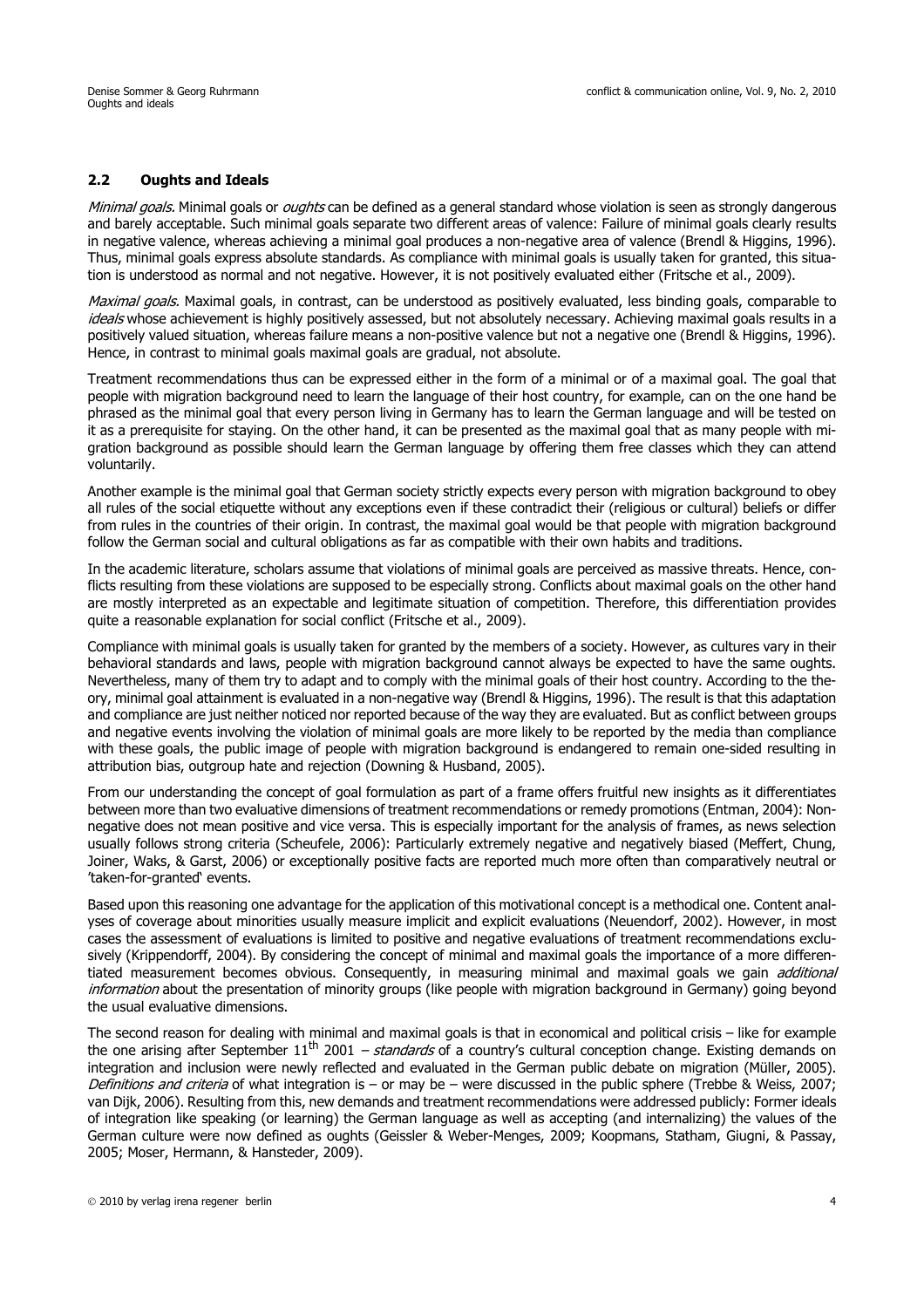Moreover, this happens within the context of risk communication that is contingent upon the actual *issue* or topic of economic, social or religious disintegration being assessed (Beck, 2009; Seidel, 2008). One cannot only differentiate between qualities, specific gradual steps or intensities of disintegration (Berry, Phinney, Sam & Vedder, 2006), but also between specific types of violations of minimal goals which for instance include riots in schools or subareas of towns and terrorist attacks (Tuman, 2003; Weidner, 2008). Consequently, absolute treatment recommendations as well as coverage about risks and potential dangers of disintegration now determine the discourse on integration (Ruhrmann, Sommer, & Uhlemann, 2006).

When examining the issue of integration, it is thus important to keep in mind that this process is communicated in a journalistic way (Seidel, 2008). Therefore we ask how the criteria and goals of integration are selected and described by the media, i.e. the journalists. Are they depicted appropriately concerning journalistic judgments and rational or emotional evaluations? Can we find displaced media frames in the discourse about integration?

## **3. Research Questions**

The objective of this study is to analyze news frames concerning people with migration background and – within the frame element of treatment recommendations – to examine the role of the above-mentioned goal dimensions. Research has demonstrated that the key events of terrorism (Nossek, 2008; Scheufele, 2006) have changed news coverage about minorities (and specifically people with migration background in Germany). However, this finding is mainly based on the analysis of topic categories, evaluations and news factors. Context sensitive studies considering all frame elements are quite rare. Thus, we 1) postulate that different ways of treatment recommendations are crucial for the assessment of frames, and 2) ask for the context of and the relationships between the frame elements in coverage about people with migration background in Germany.

Two specific research questions (RQ) are addressed:

RQ 1: Which frames and contexts of news coverage about people with migration background can be revealed in German TV news?

RO 2: How are treatment recommendations (gradual vs. absolute) expressed and which influence do they exert on general news framing?

## **4. Method**

## **4.1 Sample**

A content analysis was conducted covering the main news programs<sup>1</sup> broadcasted by the four major German television stations within the year 2003. All reports meeting the following criteria were included:

- Reports dealing with issues of migration and integration, like for instance migration policy or law, efforts against discrimination etc.
- Reports of any kind that had actors with migration background in them, be it as perpetrators or victims of crimes, as persons concerned by the problem covered or as interviewees for any topic.
- However, the actors with migration background were no celebreties or famous personalities.

The final sample contained 285 news reports about integration and people with migration background which met the selection criteria. News reports served as units of analysis.

## **4.2 Coding scheme and procedure**

The four frame elements, i.e. problem definitions, attributions, evaluations and treatment recommendations, namely minimal and maximal goals, were assessed in these reports. In order to characterize the news, the coding scheme measured four groups of variables.

Problem definition. According to the functional model, news items are regarded as a result of journalistic assignment, and news factors are the means to control news values (Maier & Ruhrmann, 2008; Scheufele, 2006). Consequently, the topic categories Crime, Terrorism, Migration and the news factors range of people affected, controversy, damage, aggression, visualization and cultural proximity represented the "problem definition" frame element. Topic categories were measured

<sup>1.</sup> ARD Tagesschau', ,ZDF heute', ,RTL aktuell' and ,SAT.1 18:30'.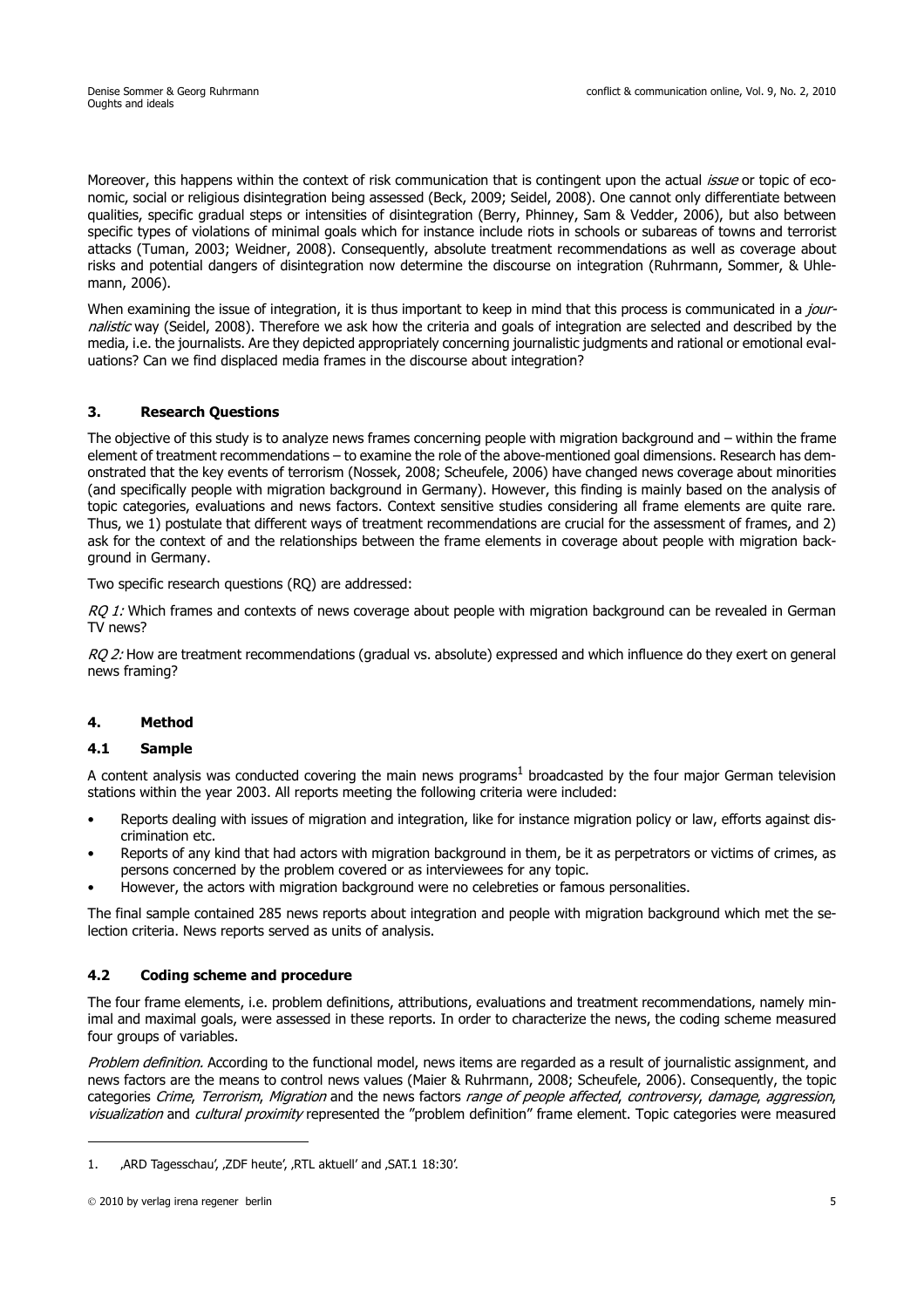as dummy variables, news factors were assessed by 4-point Likert scales recording their respective intensities ("no"- "low"-"medium"-"high") ( Eilders, 2006; Maier & Ruhrmann, 2008).

i In order to measure the "causal attribution" frame element (Entman, 1993) the potential active role of people with migration background and the group categorization of persons involved in conflict were both coded using ordinal rating scales<sup>1</sup>. Moreover, we assessed whether the events were reported in a personalized fashion, discovering individual responsibilities: The news factor personalization, measured by means of a 3-point Likert scale (see Maier & Ruhrmann, 2008) was used as operationalization. The structure of causality relations ranged from simple unilateral explanations to complex coverage of background and context information according to Iyengar's (1996) findings. In a sum index, all the components of causality relations mentioned in the report were added (possible components: 1) context information, 2) reasons, 3) causes, 4) effects and 5) consequences).

Moral evaluation. Operationalizing moral evaluation, variables such as journalistic style (Bell, 2007; Neuendorf, 2002) were coded by applying semantic differentials. The twelve single variables (each represented by an adjective-pair rated on a 5 point Likert scale) were then computed by a factor analysis resulting in two style factors representing 1) an informativeneutral (detailed, differentiating, boring) or 2) an emotional-negative tone (biased, metaphoric, one-sided) of coverage.

Treatment recommendation. Regarding the "treatment recommendation" frame element, the variable "demand for action" was coded, measuring whether and how the necessity of political problem solving is communicated by journalists (i.e. Who demands an action from whom? Which type of action is requested? How is the demand expressed: recommendation/advice, claim, threat?). These were measured by multiple categories each of which was dummy coded later on.

Minimal and maximal goals were measured on various levels. Coders first had to decide whether these goals were mentioned in the reports. Minimal goals were coded when proved criminal activities (no suspicions) were mentioned in the reports. Moreover, any universally valid and absolute claim or law forcing everyone to obey was interpreted as minimal goal. Maximal goals were coded when suggestions were made, when claims were gradual or when the reports mentioned compromises that had been made. If coders chose 'yes', they would also specify whose minimal and maximal goals had been mentioned – goals of the ingroup, outgroup or both. Furthermore, the coding scheme asked for the violation of minimal goals and maximal goals and for goal conflict (see appendix for detailed coder instructions).

Newsworthiness. In addition to the frame elements the newsworthiness of each report was determined. Two variables were included in an attention index (Maier & Ruhrmann, 2008) identical with the composite index of news item prominence (Shoemaker & Cohen, 2006): The index is composed from a measure for the length of the TV news report as well as a ranking of its position within the newscast.<sup>2</sup>

Reliability. Reports were coded by two independent student assistants who had been trained on the coding scheme beforehand. For each of the categories examples and indicators were listed to serve as anchors. Agreement between coders was calculated after a pretest with approximately 15 percent of the reports in the sample. Cohen's K ranged from .60 to .75 on the pragmatic level of coding (variables with an interpretive range: style, demand for action, causality index, minimal and maximal goals, news factor intensity). On the semantic level (names, labels and categorizations: perpetrator/victim role, nationality/religion/ethnicity, active or passive role of actors) as well as on the formal-syntactical level (identifiers like date, rank of the report in the show and formal variables like length, type of coverage) it reached values from .80 to .95, respectively.

Data Analysis. The news reports were initially explored by descriptive statistics to learn how the relevant variables were distributed. Typical formal and plot structures of TV news reports were selected on the basis of an explorative cluster anal-

<sup>1.</sup> The *potential active role* of people with migration background was operationalized on 3 stages: 1) passive role (the report talks about them and their affairs in a general and impersonal fashion, without covering their respective actions or talking with/to them), 2) active role described (the report mentions actions by people with migration background but they do not speak out or are directly shown in the course of action) and 3) active expression of opinion or operation (people with migration background are interviewed and express their views or are filmed while clearly engaging in action).

The categorization of people involved in conflict was also assessed by 3 categories: 1) no explicit coverage of persons or parties involved in conflict, 2) presentation of single individuals as involved in the conflict, 3) presentation of specific groups (nationality, religion) involved in the conflict.

<sup>2.</sup> For the ranking of position within the newscast the first to third report are ascribed four points, reports ranking on fourth to sixth position are assigned three points, positions seven to nine are worth two points, and from position ten on one point is assigned. Regarding the length of the report an analogue technique is applied: Reports lasting 30 seconds or less are ascribed one point, reports of 31 to 60 seconds are worth two points, reports of 61 to 90 seconds get three points and to every report lasting more than 91 seconds four points are assigned. The index is built by adding up the scores for these two variables for each report and dividing them by two. Thus, the index can range between a maximum of four and a minimum of one (see Maier & Ruhrmann, 2008, pp. 203-204).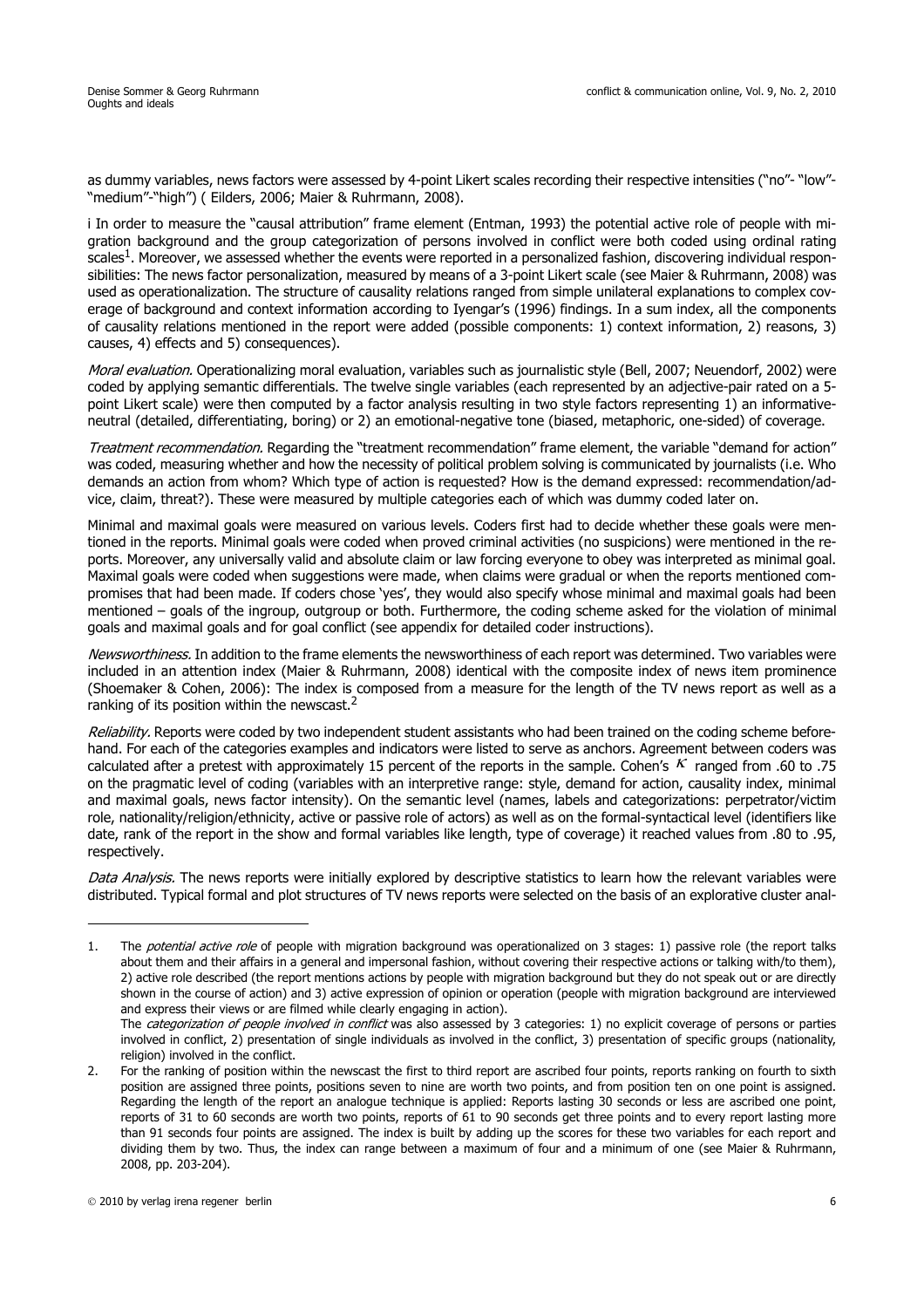ysis using the CONCLUS-algorithm (Bardeleben, 1995).<sup>1</sup> The cluster analysis included all variables described in the context of frame-elements: topics, news factors, activity, categorization and personalization, the causality index, style, demand for action, minimal and maximal goals. Furthermore, the attention index as well as the TV stations (dummy coded) were included as these are usually related to news factors (Maier & Ruhrmann, 2008). Some further external variables served to characterize the cluster solution afterwards: these were formal variables like the journalistic type of coverage as well as qualifying variables like nationalities, religious categorizations and labels which had all been coded as nominal variables with multiple categories.

Additionally, one-way ANOVAs were conducted in order to investigate how reports with different qualities of goal formulation differed concerning other relevant variables like news factors.

## **5. Results**

## **5.1 Descriptives**

Preliminary data analyses show – as illustrated in Figure 1 – that more than 35 percent of all analyzed news reports deal with terrorism, which is the most frequent category – though closely followed by reports about crime (34.4 percent).



#### Figure 1: Distribution of topics in the analyzed reports

Most cases in the first topic category address terrorism or Islamic fundamentalism in describing trials or crackdowns and reporting on police investigations against presumable terrorists. This is especially evident by looking at the person and group categorizations, respectively: Nationalities of origin mentioned most frequently are Moroccan (31 entries, 22 percent) and Turkish (27 entries, 19 percent) indicating – together with the other nationality labels frequently used – that most people with migration background mentioned in German TV news are Muslims stemming from geographically and politically distant countries (see Figure 2). In particular, the group of people with Moroccan heritage is highly overestimated in the sample compared to the actual amount of people with Moroccan origin in Germany. Other relevant groups of people with immigration background, in contrast, are either not mentioned at all or not categorized specifically.

<sup>1.</sup> The software CONCLUS (Constrained Cluster Analysis), developed by Bardeleben, 1995 uses a hill-climbing technique which combines hierarchical and iterative clustering techniques on the basis of maximum-likelihood-estimations. Squared euclidian distances were used as distance measures, the optimal amount of clusters was determined with delta-eta<sup>2</sup>, which describes the increase in explained variance from cluster-solution  $k$  to cluster-solution  $k+1$ .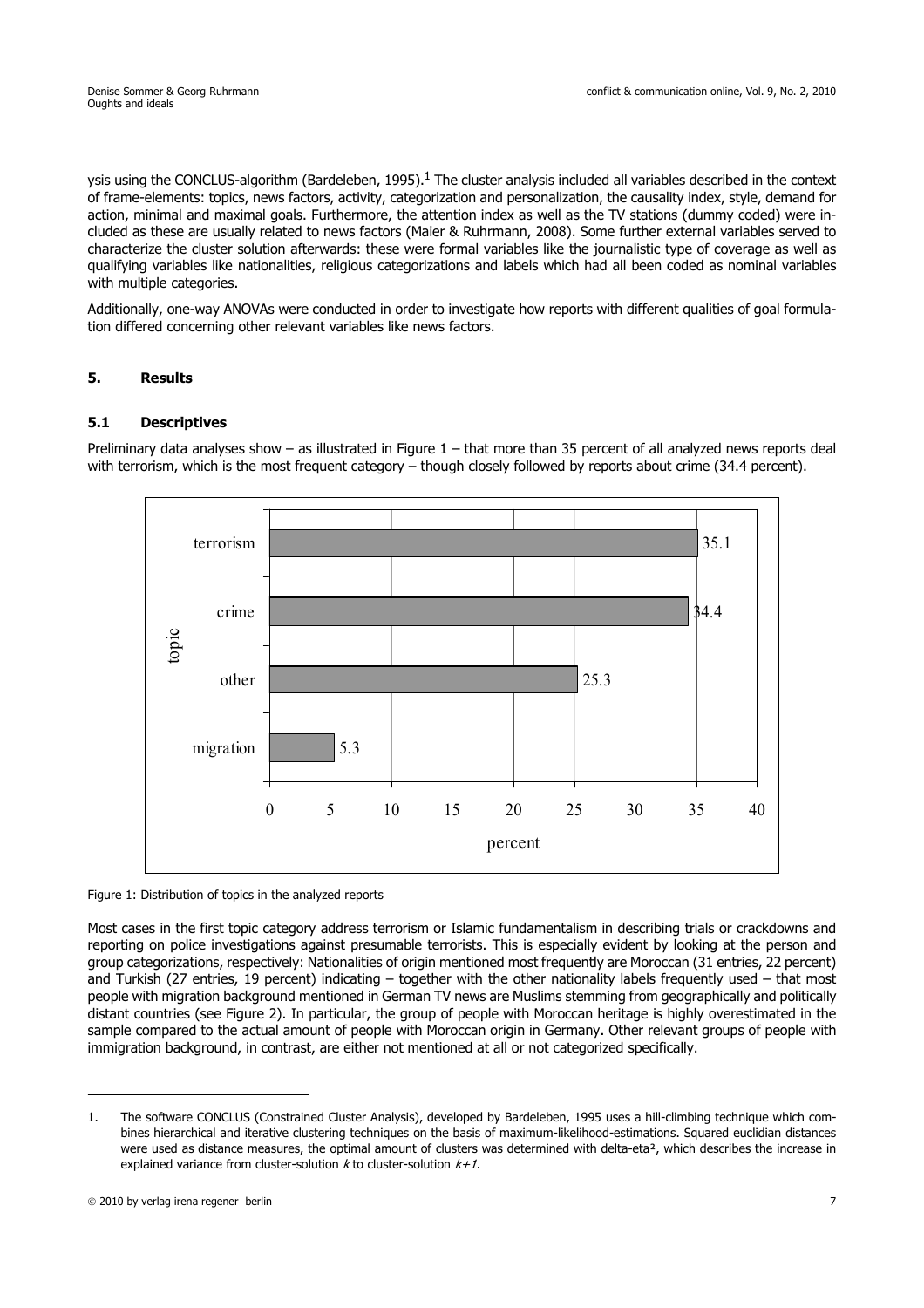

Figure 2: Distribution of the most frequent nationalities mentioned in the analyzed reports

The results demonstrate that beside the amount of coverage about crime, which corresponds to prior findings, there is a new topic category related to crime but with the specific focus on terrorism and Islamic fundamentalism. Reports about classical integration topics like legislation issues are broadcasted in only 5.3 percent of the coverage which is especially remarkable as integration has been a highly relevant political issue in Germany.

## **5.2 Frames and contexts of coverage about migrants**

In a second step we were interested in the complex structures of TV news on integration that can be detected beyond topics and group categories. The aforementioned variables representing the four frame elements were thus clustered in order to answer  $RQ1$ . As the structure and number of frames were not supposed to be predicted, an explorative cluster analysis was conducted. The goodness of fit index for a four-cluster-solution resulted in eta<sup>2</sup> = .30<sup>1</sup> with satisfying cluster consistencies<sup>2</sup> between .20 and .37. Four consistent clusters representing distinct news frames of coverage about people with migration background were yielded. Their structure is displayed in Table 1.

In particular, the four clusters can be described as follows:

Crime. Cluster 1 ("Crime Frame") contains 87 cases (31 percent) which have mainly been broadcasted by commercial television stations. These reports deal with crime or (less frequently) with terrorism often presented as violations of minimal goals. They are covered in a sensational fashion. The problem definition of this frame is aggression, which is relevant for selecting and presenting the events as news. Referring to causal attribution, there are frequent group categorizations in terms of nationality, ethnicity and religion, labeling specific persons involved in the conflict. Many of the labels used are negatively connotated, like for example "islamic fundamentalist", "presumed terrorist" and so forth. However, not only Muslims are actors in these reports, we also find Eastern Europeans and Italians as protagonists. Concerning the treatment recommendation frame element, violation of minimal goals plays a significant role here compared to the other clusters. Typical reports in this cluster dealt with bus hijackings by young Muslim men in Bremen and Berlin. Another characteristic

<sup>1.</sup> eta<sup>2</sup> describes the relation of the variance explained by a cluster solution (B) to the overall variance (T) of the model: eta<sup>2</sup> = B/T. Consequently, eta² indicates, how much variance is reduced by the cluster solution (Giegler, 1985, p. 341).

<sup>2.</sup> Cluster consistency is a measure of cluster homogeneity which is calculated as follows:  $con(K) = 1 - W(K)$ . W(k) indicates the variance within a cluster: the lower  $W(\lambda)$ , the more homogeneous the cluster (Bardeleben, 1995, p. 248).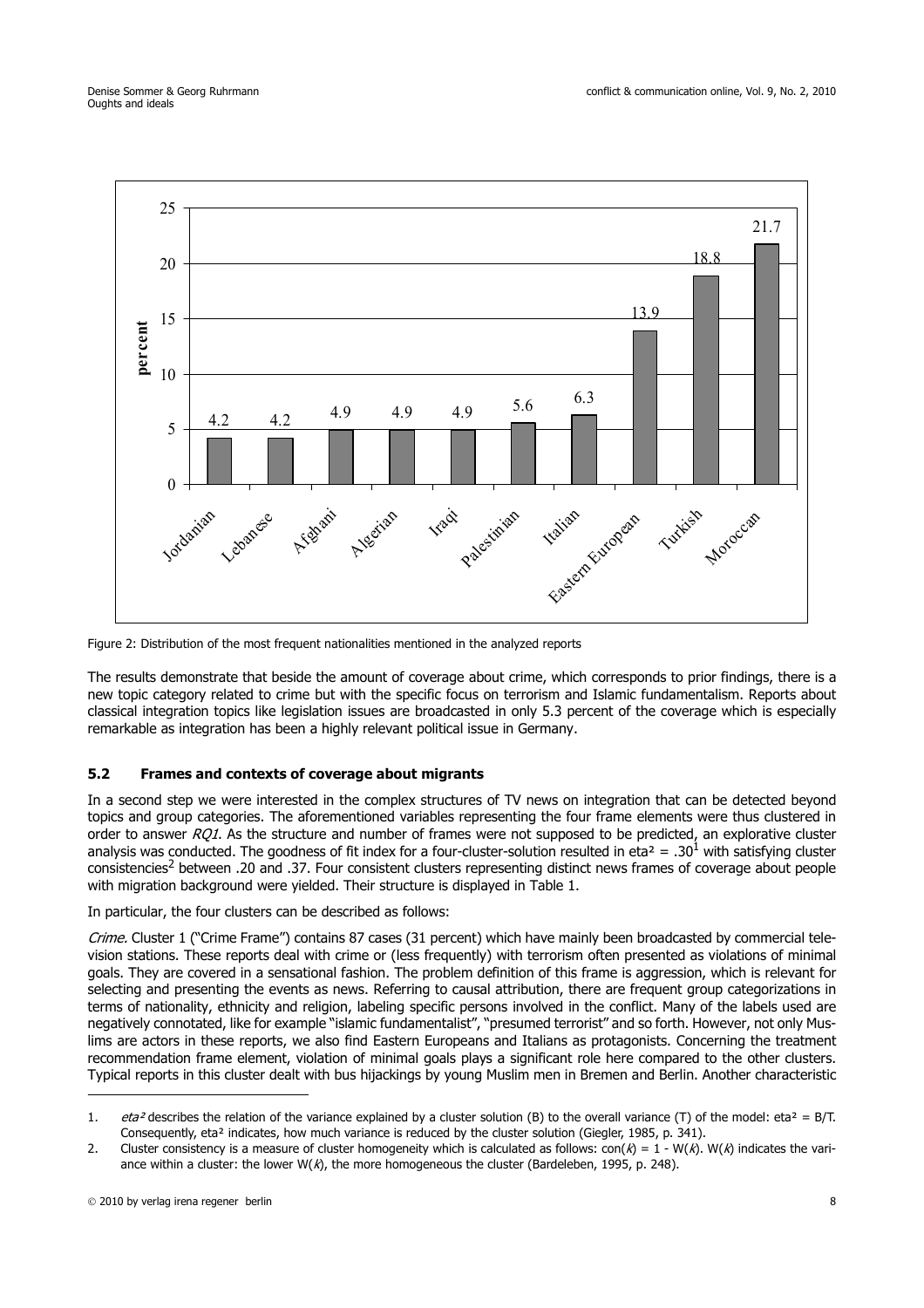example was a spectacular murder case in a town in Western Germany: A Turkish man was suspected to have hired a killer who had murdered the Turkish man's wife as well as two of her colleagues. Other reports dealt with crimes like burglary, extortion, homicide and rape.

|                                                      | Cluster 1  | Cluster 2  | Cluster 3  | Cluster 4 |
|------------------------------------------------------|------------|------------|------------|-----------|
| Topic: Terrorism                                     | $-0.734**$ | $-0.591**$ |            | 1.358**   |
| Topic: Crime                                         | $1.317**$  | $-669*$    | $-420**$   | $-.717**$ |
| Topic: Migration                                     | $-0.507**$ | $1.493**$  |            | $-586**$  |
| Cultural proximity                                   |            |            | $.356*$    | $-592**$  |
| Aggression                                           | $.730**$   | $-403**$   | $-0.876**$ | $.416**$  |
| Active role of person with migration background      |            | $.536*$    | $-0.683**$ | $.349*$   |
| Group categorization of persons involved in conflict | $.371*$    | $-0.553**$ | $-0.665**$ | $.703**$  |
| Personalization                                      |            |            | $-435**$   | $.800**$  |
| Causality index                                      |            | $1.080**$  | $-0.509**$ |           |
| Factor emotional-negative style                      |            |            | $-0.714**$ | .492 **   |
| Factor informative-neutral style                     |            | $.535***$  | $-426**$   |           |
| Minimal goal violation                               | .743**     | $-620**$   | $-0.769**$ | $.405***$ |
| Demand for action                                    | $-0.362*$  |            |            | $.351*$   |
| Attention index (news value)                         |            | $.618**$   | $-0.696**$ | $.492**$  |
| $\mathsf{N}$                                         | 87         | 44         | 85         | 69        |

Table 1:  $Z$ -Means<sup>1</sup> of Variables in clusters

Migration policy. Cluster 2 ("Migration Policy Frame") consists of 44 cases (15 percent) that typically cover political and societal problems of integration and their political implications in the widest sense. Problem definitions of this news are structural in their nature, whereas causal attributions are quite complex and refer to political accounts. People with migration background mainly play active roles in the reports, which are characterized by an informative writing style with the implication of neutral or positive moral evaluation. This is also true for treatment recommendation: Violations of minimal goals are not considered. In contrast, this frame refers to the achievement of central political goals by politicians and people with migration background. The attention index of news in this cluster reaches a maximum, representing the great newsworthiness of this frame in Germany. Representative examples for this cluster are reports about an open day in German mosques or demonstrations against the wars in Iraq and Afghanistan where people with and without migration background equally act as protagonists and express their opinions towards the issues covered.

Cultural proximity. Cluster 3 ("Cultural Proximity Frame") (85 reports, 30 percent) comprises short reports addressing either political issues or crime. These reports are presented without any background information. Cultural proximity of people with migration background is a strong feature in the problem definitions of this cluster. People with migration background do not play active roles in these reports; causal attributions are individual and vague. There are no significant neutral or negative moral evaluations and also no treatment recommendations. Moreover, the newsworthiness of reports in this cluster is very low. In this category, we find a broad mixture of topics ranging from reports about crime and terror investigations and suspicions over short statements on migration policy to news about education. They are usually quite condensed and generalizing.

<sup>1.</sup> Only deviations from the cluster centroid exceeding a total mean in z-scores of <-.33 or >.33 are reported. (The t-test indicates if a cluster mean differs significantly from the general mean.)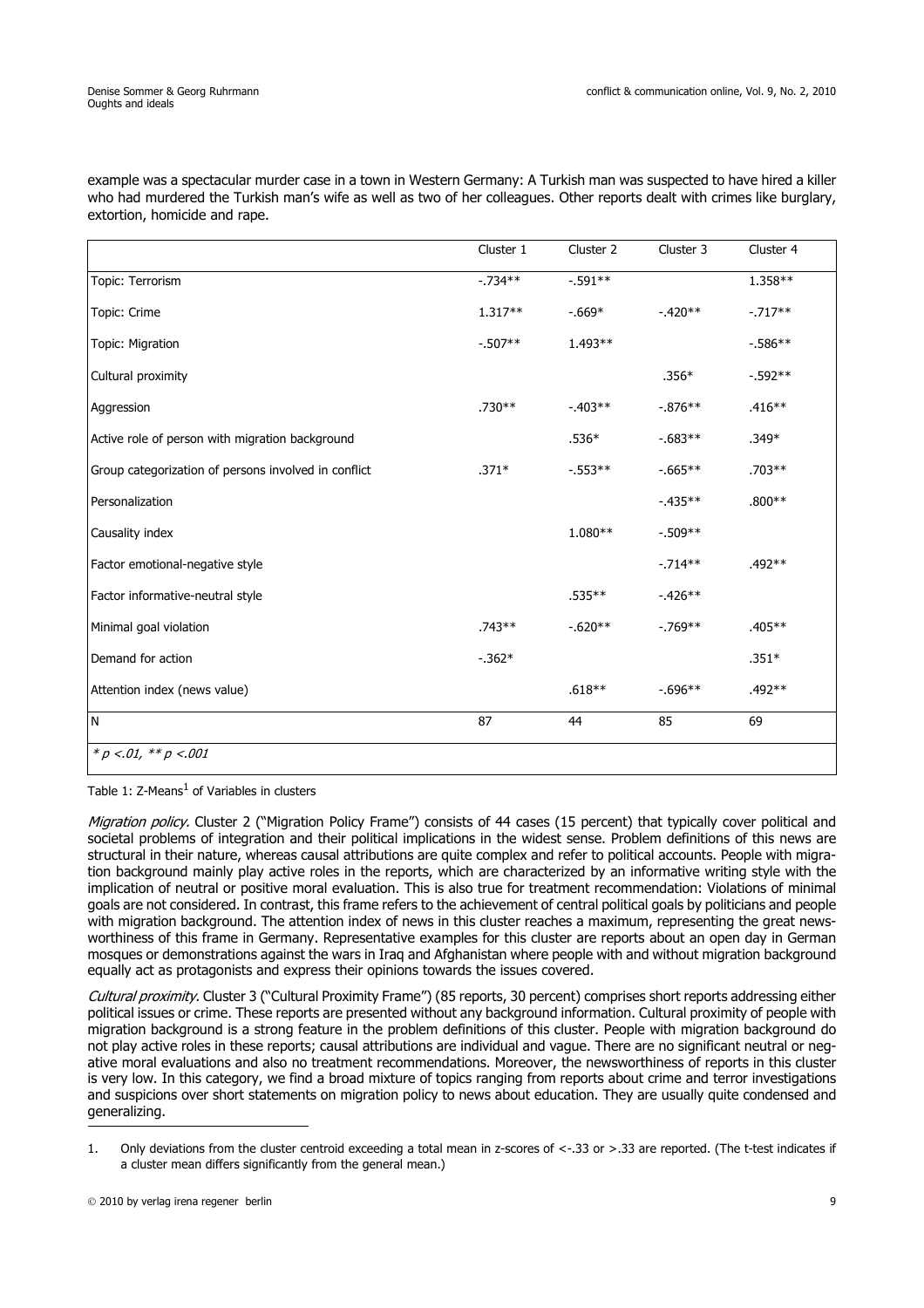Terrorism risk. Cluster 4 ("Terrorism Risk Frame") encompasses 69 reports, i.e. 24 percent. The majority of these news reports deals with terrorism. They describe the damage of prevented terrorist attacks and deal with the uncertainty of upcoming attacks as well as the lack of knowledge about the terrorist infrastructure. Cultural proximity is again an important characteristic of the problem definition, as well as aggression. Causal attributions are determined by a high degree of group categorization (as Muslim, Arabian) presented in a personalized and stereotypical fashion. People with migration background are shown in active roles. Thus, the conflicting groups become visible and are morally evaluated in a generalized and oversimplified way, which is constituted by an emotional-negative style. Regarding treatment recommendations we find many violations of minimal goals resulting in strict political demands that represent an essential debate about the limits of integration policy. In this cluster we find for instance reports about a Turkish leader of a forbidden fundamental Muslim organization and his followers as well as many news features covering either investigations or lawsuits against suspects of terroristic attempts. Interestingly, the reports in this cluster show a two-dimensional structure, well known in risk perception, dealing with the "dread risk" of attacks that happened, and with the dimension of "unknown risk" about potential terrorism (Lindell & Perry, 2004; Tuman, 2003).

## **5.3 Treatment recommendations**

Focusing on RO 2, the impact of oughts and ideals on the analyzed news coverage was inquired in particular. News frames seem to be sensitive to the gradual versus absolute expression of treatment recommendations, indeed. Specifically, the articulation of absolute treatment recommendations, represented by minimal goals, appeared quite often (60.4 percent) on TV news about people with migration background. Maximal goals, in contrast, do not play a major role in phrasing treatment recommendations (9.2 percent). Most reports mentioning minimal goals also address the *violation* of these oughts (85.0 percent) indicating that compliance with minimal goals might indeed be taken for granted and ignored by journalists who instead overrepresent the *missing* compliance with these goals. This could be explained by negativity bias and is plausible considering the amount of reports on crime which were mostly coded as minimal goal violations.

|                 | minimal goals mentioned N    |     | Mean (SD)      | $\mathsf F$ | p     |
|-----------------|------------------------------|-----|----------------|-------------|-------|
| personalization | $\mathsf{No}$                | 113 | 1.05<br>(0.79) | 7.79        | 0.006 |
|                 | Yes                          | 172 | 1.33<br>(0.85) |             |       |
| damage          | $\mathsf{No}$                | 113 | 0.33<br>(0.62) | 28.44       | 0.001 |
|                 | Yes                          | 172 | 0.84<br>(0.88) |             |       |
| controversy     | $\operatorname{\mathsf{No}}$ | 113 | 0.79<br>(0.81) | 34.05       | 0.001 |
|                 | Yes                          | 172 | 1.35<br>(0.80) |             |       |
| aggression      | $\mathsf{No}$                | 113 | 0.30<br>(0.68) | 87.14       | 0.001 |
|                 | Yes                          | 172 | 1.34<br>(1.05) |             |       |
| visualization   | No                           | 113 | 2.42<br>(1.04) | 31.67       | 0.001 |
|                 | Yes                          | 172 | 3.00<br>(0.68) |             |       |

Table 2: One-way ANOVAs: compared means of news factors for minimal goals mentioned or not mentioned

However, apart from mere frequencies analyses revealed interesting relations between the expression of absolute goals and other news features. For instance, an ingroup-serving attribution bias can be presumed: People with migration background are more frequently held responsible for the negative events reported. Thus, the relation between violations of minimal goals and people with migration background appears especially strong. Interestingly, violations of minimal goals are reported in greater detail compared to events without minimal goal violation (see descriptions of clusters 1 and 4, respectively). Minimal goal violation is also mentioned more often in contexts of controversy and aggression and more frequently found in TV news with visualized stereotypes. Moral evaluations turn out to be more negative for people with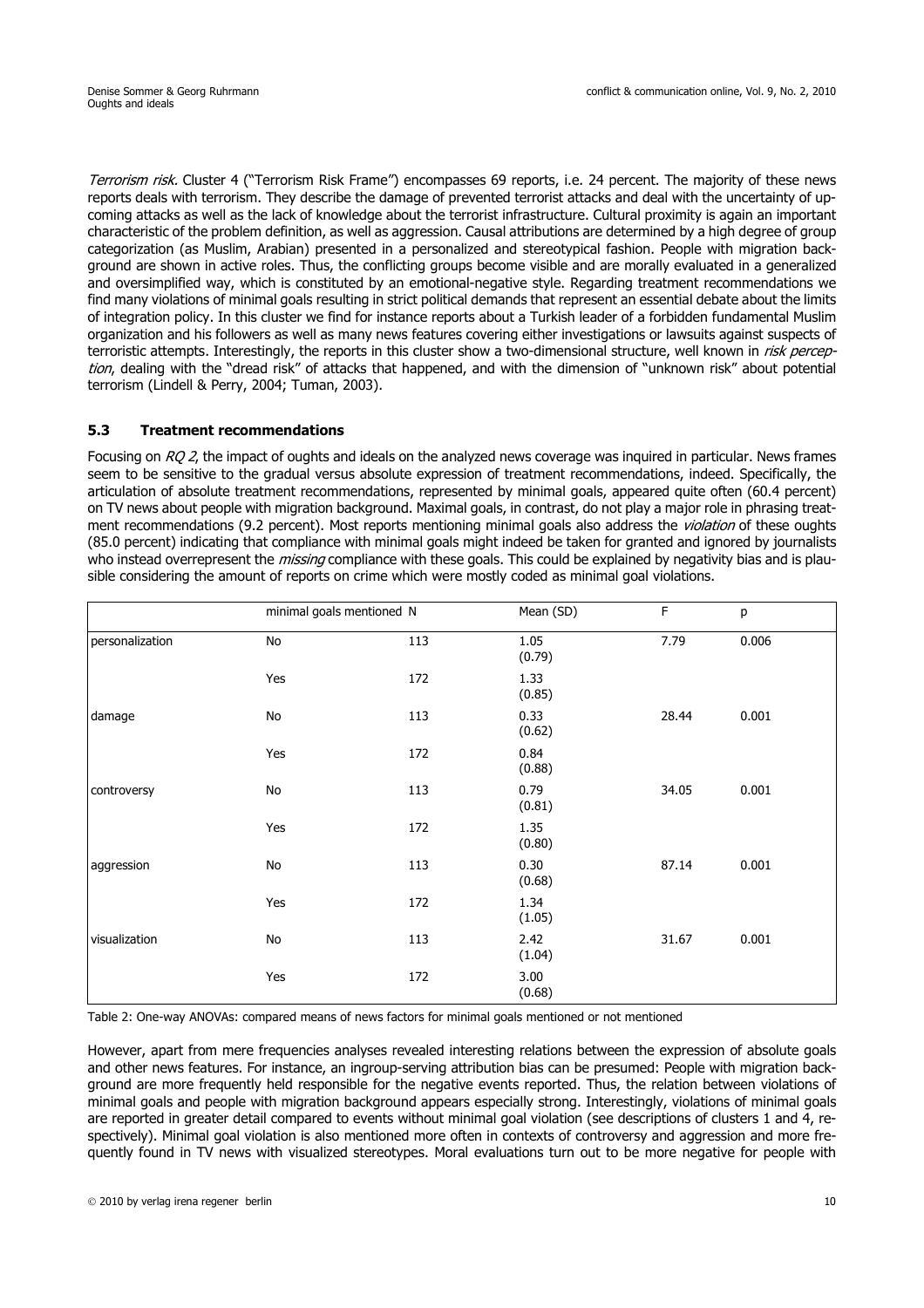migration background than for those without and show an even stronger negativity if a minimal goal violation is mentioned. In addition, reports about minimal goal violations are often concerned with excluding people with migration background from German society. One-way ANOVAs show that reports with minimal goals yielded higher mean values for news factor intensity in personalization, damage and controversy as well as aggression and visualization compared to reports without minimal goals mentioned (see Table 2).

This leads to the conclusion that minimal goals are variables sensitive to news framing. They have a high statistical explanatory power for publicity, i.e. the newsworthiness of the report, measured by a multidimensional index of attention (Maier & Ruhrmann, 2008; Shoemaker & Cohen, 2006, see also fn 3 and 4) and are closely related to news factors and moral evaluations. In consequence, oughts and ideals need to be considered as elements of news frames in order to assess and explain the complex structure of news coverage on minority issues.

## **6. Discussion**

Studies on news framing point out that frame shifts were caused by key events of xenophobic riots in Europe and Germany during the 1990s. As a result, the causes and responsibilities for xenophobia were newly interpreted, from a "vague idea of right-wing-gangs" towards "a sharp idea of right-wing-extremism" (Scheufele, 2006, p. 78).

Since 2001 terrorism and religious fundamentalism have changed global news discourse and created a completely new focus of coverage (Beck, 2009; Edy & Meirick, 2007; Norris et al., 2003, Nossek, 2008; Ross, 2003). The results of this study clearly support these findings showing that terrorism was one of the most relevant problem definitions in TV news coverage about people with migration background in Germany. Throughout 2003, reports on potential dangers of terrorism prevail in the sample constituting a stable cluster: the terrorism risk frame. Of course, it does not seem surprising that coverage about terrorism has increased since 11 September 2001. However, this effect is not trivial since it does not only show a thematic change in coverage but also a new type of news coverage dealing with diffuse threat or risk. It implies potential dangers hard to control and produces fear, both of which are eventually related to people with migration background in general, as they are the protagonists of the news reports. In particular, members of the Muslim community in Germany are affected by this coverage as they are most explicitly categorized in our sample. In addition, some other relevant groups of people with migration background in Germany are rarely mentioned. This leads to a biased impression concerning the actual amount and distribution of different minority groups in the German society.

In cluster 1, the "Crime Frame", we find a strong relation between a very negative topic containing high levels of aggression and a special type of news coverage about people with migration background characterized by reports about the violation of absolute goals. This frequent expression of oughts but rare formulation of ideals indicates a way of presenting issues related to the integration of minorities mostly in the form of absolute standards and thus within a narrow interpretive range. This seems to be a subtle way of directing recipients' mental models (Kempf, 2006; 2008) to more absolute and less gradual judgments and attributions and raises the question whether such biased and one-sided coverage about minority groups may have indeed a negative and manipulative influence on their public image (Downing & Husband, 2005; Nerad, 2009; van Dijk, 2006).

The central insights concerning the integration of oughts and ideals into our content analysis can be summed up in four points:

- 1. We attempted to broaden the focus of news analysis by operationalizing and measuring new variables within the concept of media frames. Particularly, the motivational concept of minimal and maximal goals seemed to be interesting in exploring reasons for the specific structures of news frames in intergroup conflict.
- 2. Minimal and maximal goals have been proven to be fruitful in experimental and survey research for the explanation of negative behavior towards outgroups (Fritsche et al., 2009). However, they need to be investigated within a larger societal context. Thus, we focused on minimal and maximal goals in the public discourse on the integration of people with migration background in Germany. Applying the concept to the analysis of news frames actually proves to be promising. This is evident in the descriptive power of minimal goals for the differentiation between the clusters (frames) of different coverage types as well as in the relations to other important variables characterizing news coverage.
- 3. These relations between minimal and maximal goals and specific news factors as well as news frame elements can have different reasons, which from our point of view are interesting to explore in future research. Obviously, oughts and their violations may influence journalists' selection criteria and behavior in reporting about outgroups, thus shaping the political debate on integration in the media. For example, minimal goal expectations might support negative, risk-oriented journalistic selection decisions as well as attribution biases (Shoemaker, 2006).
- 4. Consequently, measuring these variables in content analyses opens new perspectives on a traditional field of research and helps to explore the backgrounds of discrimination of social groups by the media. Given the explorative character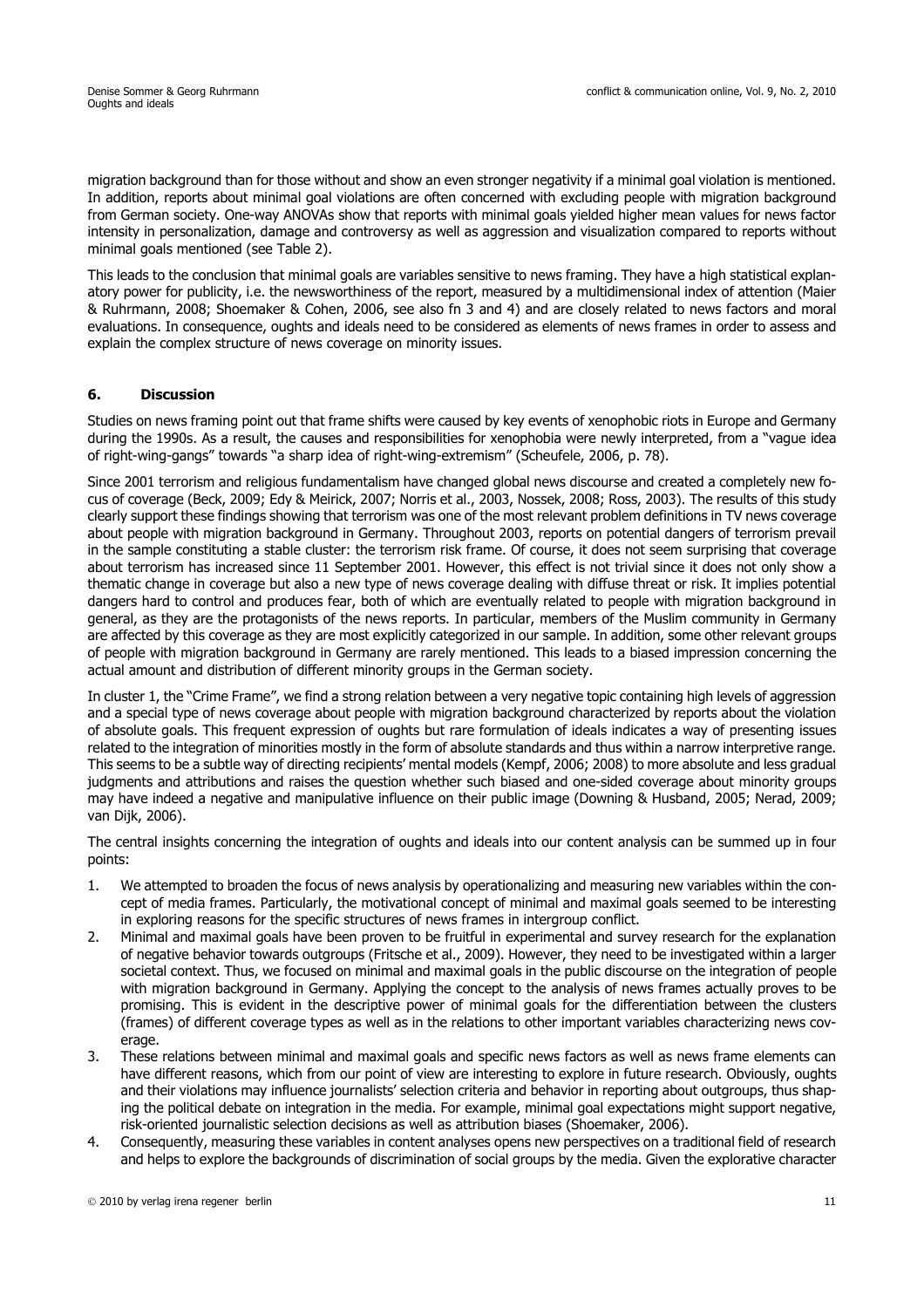of this study, it is still challenging to further operationalize and specify coding variables assessing minimal and maximal goals. Following strict decision rules and coding algorithms, the definitions of the variables used in this study seem to have worked for the assessment of minimal and maximal goals in general. However, more differentiated ways of coding as well as additional systematic qualitative analyses (Ogan, 2007; Moser et al., 2009) will be helpful to capture these goal concepts in greater detail.

Additionally, the concept should be applied to different forms of news genres and media texts with more (gradual) background information in order to gain further support for the results presented here.

Whereas minimal goals seemed to be mentioned very often in coverage about people with migration background, maximal goals were coded very rarely. This might be a systematic effect due to the particular type of discourse examined in this study and therefore needs to be tested further. From our perspective, an explanation for this effect lies in the nature of TV news: As it usually addresses more negative and absolute issues, our results seem quite reasonable. Despite these limitations, we still think that there is a strong and promising capability lying in this concept for the analysis of intergroup conflict in the public debate.

In his book on "Media and Morality" Silverstone (2007) states:

"… the world's media are an increasingly significant site for the construction of a moral order … as they provide the symbolic connection and disconnection that we have to the other … who is the distant other … the media are becoming crucial environments in which morality appropriate to the increasingly interrelated but still horrendously divided and conflictful world might be found …." (pp. 7-8)

Hence, as media and public discourses on the integration of minority groups are becoming more complex and differentiated, we need to carefully distinguish between different lines and levels of conflicts. In this realm, media frames as well as minimal and maximal goals are helpful for the analysis of media coverage about integration. The representation of social groups seems to be dependent on more than just negative versus positive evaluations. As our findings reveal, the question of gradual versus absolute expressions of goals and the combination of particular elements of coverage are crucial in developing and adhering public images of social groups represented in the mass media.

#### References

Agergaard, S. (2008). Elite Athletes as Migrants in Danish Womens' Handball. *International Review for the Sociology of Sport*, 43(1), 5-19.

Allievi, S. (2009). Conflicts over mosques and minarets in Europe. Policy Issues and Trends. London: Alliance Publishing Trust.

Bardeleben, H. (1995). CONCLUS 3.0., Professional Cluster Analysis 2. Unpublished Manuscript. University of Giessen, Germany.

Beck, U. (2009). The God of One's Own. Cambridge, UK: Polity Press.

- Bell, A. (2007). Style and the linguistic repertoire. In C. Llamas, L. Mullany, P. Stockwell, (Eds.), Sociolinguistics (pp. 95-100). London, New York: Routledge.
- Berry, W. J., Phinney, J. S., Sam, D. L., & Vedder, P. (2006). Immigrant Youth: Accultu-ration, Identity and Adaption. Applied Psychology. An International Review 55, 303-332.
- Brendl, C. M., & Higgins, E. T. (1996). Principles of judging valence: What makes events positive or negative? In L. Berkowitz (Ed.), Advances in Experimental Social Psychology (pp. 95-160). San Diego: Academic Press.
- Croissant, A., Wagschal, U., Schwank, N., & Trinn, C. (2009). Kultur und Konflikt in globaler Perspektive. Die kulturelle Dimension des Konfliktgeschehens 1945 - 2007 [Culture and Conflict from a global perspective. The cultural dimensions of conflict 1945 - 2007]. Gütersloh: Bertelsmann Siftung.
- d'Haenens, L. (2009). Whiter Cultural Diversity on the Dutch TV-Screens? In R. Geissler & H. Pöttker (Eds.), Media, Migration, Integration. European and North American Perspectives (pp. 97-116). Bielefeld: transcript.
- Dixon, T. L., & Linz, D. (2002). Television News, Prejudicial Pretrial Publicity, and the Depiction of Race. Journal of Broadcasting & Electronic Media, 46, 112-136.

Downing, J., & Husband, C. (2005). Representing Race. Racism, Ethnicities and Media. Thousand Oaks, CA: Sage.

- Duck, J. M., Lalonde, R., & Weiss, D. (2003). International Images and Mass Media: The Effects of Media Coverage on Canadians' Perceptions of Ethnic and Race Relations in Australia. Australian Journal of Psychology, 55, 15-23.
- Edy, J. A., & Meirick, P. C. (2007). Wanted, Dead or Alive: Media Frames, Frame Adoption, and Support for the War in Afghanistan. Journal of Communication, 57(1), 119-141.
- Eilders, C. (2006). News factors and news decision. Theoretical and methodological advances in Germany. Communications The European Journal of Communication Research, 31(1), 5-24.
- Entman, R. M. (1993). Framing: toward clarification of a fractured paradigm. Journal of Communication, 43(4), 51-58.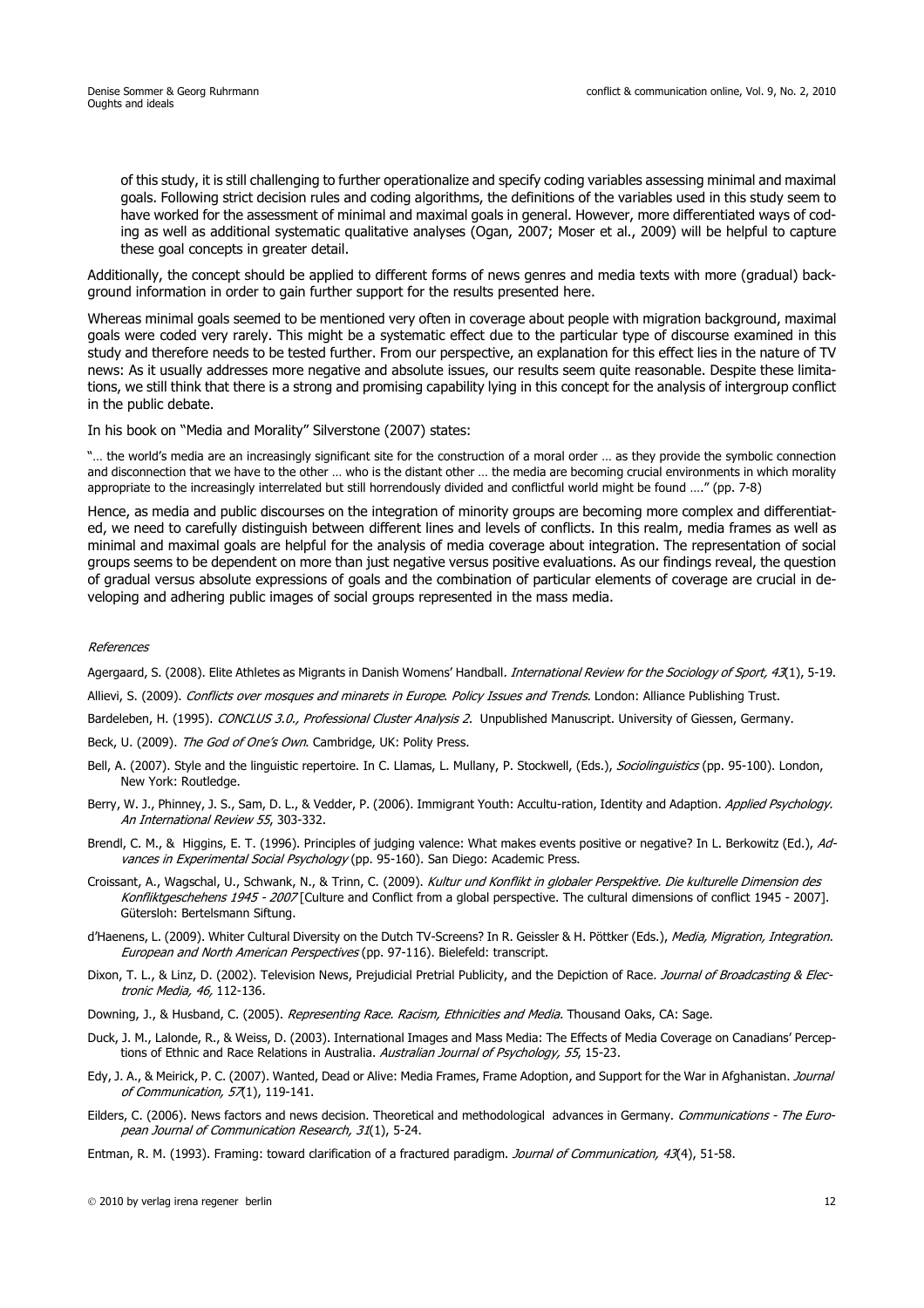Entman, R. M. (2004). Projections of Power. Framing News, Public Opinion and U.S. Foreign Policy. Chicago: University of Chicago.

Entman, R. M., & Rojecki, A. (2001). The Black Image in the White Mind: Media and Race in America. Chicago: University of Chicago Press.

- Fleras, A. (2009). Ethnic and Aboriginal Media in Canada: Crossing Borders, Construction Buffers, Creating Bonds, Building Bridges. In R. Geissler & H. Pöttker (Eds.), Media, Migration, Integration. European and North American Perspectives (pp. 153-180). Bielefeld: transcript.
- Fritsche, I., Kessler, T., Mummendey, A., & Neumann, J. (2009). Minimal and maximal goal orientation and reactions to norm violations. European Journal of Social Psychology, 39(1), 3-21.
- Gamson, W. A. (1989). News as framing: Comments on Graber. American Behavioral Scientist, 33, 157-161.
- Geissler, R., & Pöttker, H. (2006). Mediale Integration von Migranten. Ein Problemaufriss [Media Integration of Migrants. An Outline of Problems]. In R. Geissler & H. Pöttker (Eds.), Integration durch Massenmedien: Medien und Migration im internationalen Vergleich (pp. 13-44). Bielefeld: transcript.
- Geissler, R., & Weber-Menges, S. (2009). Media Reception and Ideas of Media Integration among Turkish, Italian and Russo-German-Migrants in Germany. In R. Geissler & H. Pöttker (Eds.), Media, Migration, Integration. European and North American Perspectives (pp. 27-44). Bielefeld: transcript.
- Giegler, H. (1985). Gewinnung einer Typologie zur Klassifizierung von Freizeit-Aktivitä-ten eine explorative Studie [Extraction of a typology of leisure activities. An explorative study]. Angewandte Sozialforschung, 13, 329-363.
- Gitlin, T. (1980). The whole world is watching. Mass media in the making and unmaking of the new left. Berkeley, CA: University of California Press.
- Gorham, B. W. (2006). News Media's Relationship with Stereotyping. The Linguistic Intergroup Bias in Response to Crime News. Journal of Communication, 56(2), 289-308.
- Iyengar, S. (1996). Framing Responsibility for Political Issues. Annals, AAPSS, 548, 59-70.
- Kempf, W. (2006). The impact of textframing on the understanding of political conflict. Diskussionsbeiträge der Projektgruppe Friedensforschung Konstanz, No. 59, URL: www.regener-online.de.
- Kempf, W. (2008). The impact of political news on German students' assessments of the Israeli-Palestinian conflict. Conflict & Communication online,  $\pi(2)$ , 1-19.
- Koopmans, R., Stathham, P., Giugni, M., & Passay, F. (2005). Contested Citizenship. Immigration and Cultural Diversity in Europe. Minneapolis, MN: University of Minnesota Press.
- Krippendorff, K. (2004). Content Analysis. An Introduction to Its Methodology. Thousand Oaks, CA: Sage.
- Lindell, M. K., & Perry, R. (2004). Communicating Environmental Risk in Multiethnic Communities. Thousand Oaks, CA: Sage.
- Maass, A., Corvino, G., & Arcuri, L. (1994). Linguistic Intergroup Bias and the Mass Media. Revue de Psychologie Sociale, 1, 31-43.
- Maass, A. (1999). Linguistic Intergroup Bias: Stereotype Perpetuation through Language. In M. P. Zanna (Ed.), Advances in Experimental Social Psychology, 31 (pp. 79-122). San Diego London: Academic Press.
- Maier, M., & Ruhrmann, G. (2008). Celebrities in Action and Other News: News Factors of German TV News 1992 2004. Results from a Content Analysis. In: Human Communication, 11(2), 197-214.
- Matthes, J., & Kohring, M. (2008). The Content Analysis of Media Frames: Toward Improving Reliability and Validity. In: Journal of Communication, 58(2)**,** 258-279.
- Meffert, M. F., Chung, S., Joiner, A. J., Waks, L., & Garst, J. (2006). The Effects of Negativity and Motivated Information Processing During a Political Campaign. Journal of Communication, 56(1), 27-51.
- Miller, M. M. (1997). Frame mapping and analysis of news coverage of contentious issues. Social Science Computer Review, 75, 367-378.
- Moser, H., Hermann, T., & Hansteder, C. (2009). Identität, Migration und Medien qualitative Perspektiven [Identity, Migration and Media – Qualitative Perspectives]. In U. Dahinden, & D. Süß (Eds.), Medienrealitäten (pp. 51-68.). Konstanz: UVK.
- Müller, D. (2005). Die Darstellung ethnischer Minderheiten in deutschen Massenmedien [The presentation of ethnic minorities in German Mass Media]. In R. Geissler, & H. Pöttker (Eds.), Massenmedien und die Integration ethnischer Minderheiten in Deutschland. Problemaufriss, Forschungsstand, Bibliographie (pp. 83-126). Bielefeld: transcript.
- Nerad, M. (2009). Integration, text framing and conflict perception. Conflict & Communication online, 8(1), 1-23.
- Neuendorf, K. A. (2002). Content Analysis Guidebook. Thousand Oaks, CA: Sage.
- Neumann, J., Mummendey, A., Kessler, T., & Waldzus, S. (2005). Absolute goal representation as a determinant of explicit rejection and exclusion of outgroups. Paper presented at the XIV General Meeting of the European Association of Experimental Social Psychology, July 2005, Würzburg, Germany.
- Norris, P., Kern, M., & Just, M. (2003). Framing Terrorism. In P. Norris, M. Kern, & M. Just (Eds.), Framing Terrorism (pp. 1-17). New York: Routledge.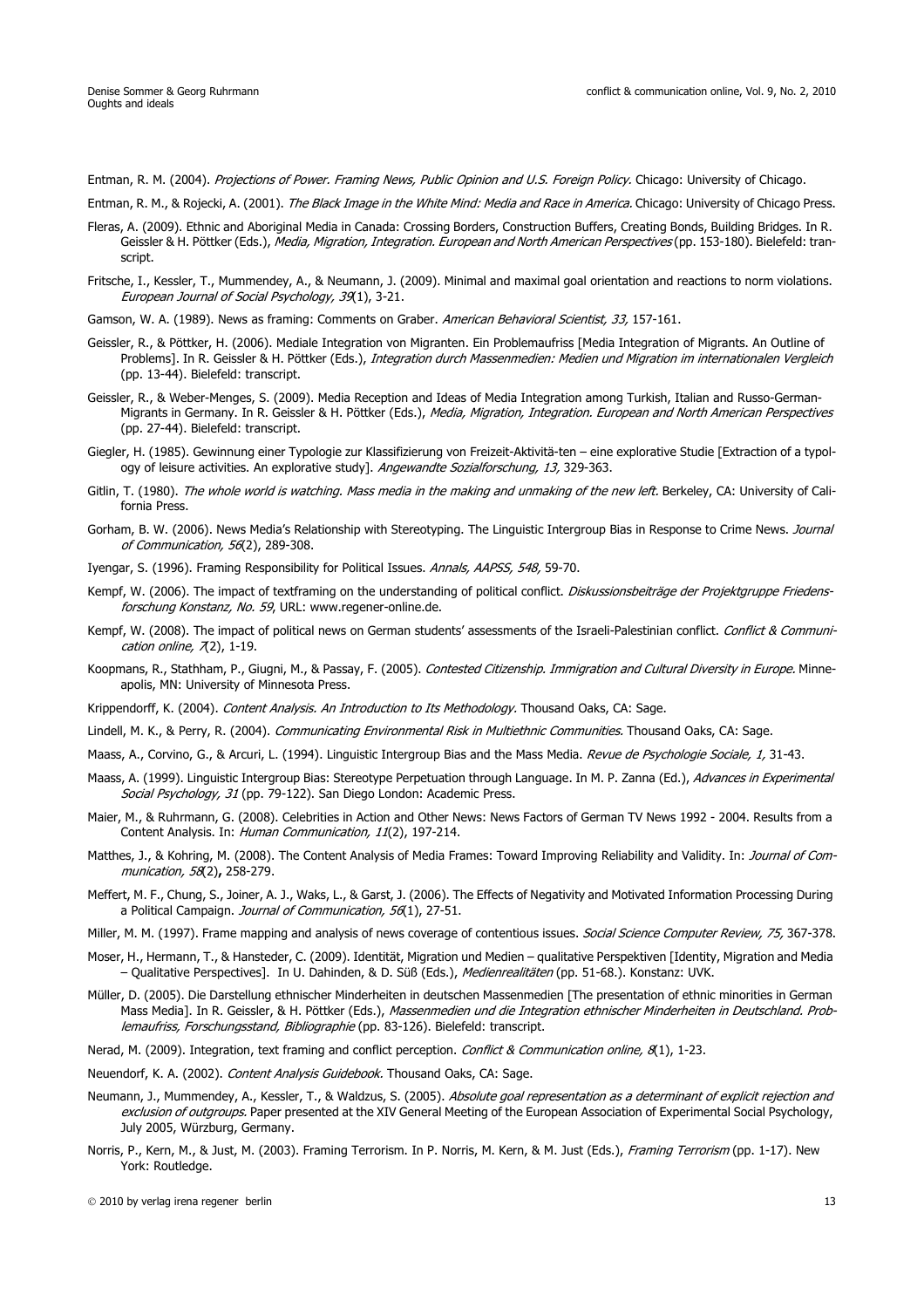- Nossek, H. (2008). News media media events: Terrorist acts as media events. Communications The European Journal of Communication Research, 33(3), 313-330.
- Ogan, C. (2007). Methodological approaches to studying immigrant communities: Why flexibility is important. Communications The European Journal of Communication Research, 32(2), 255-272.
- Poynting, S., & Mason, V. (2007). The resistible rise of Islamophobia. Anti-Muslim racism in the UK and Australia before 11 September 2001. Journal of Sociology, 43(1), 61-86.
- Richards, Z., & Hewstone, M. (2001). Subtyping and subgrouping: Processes for the prevention and promotion of stereotype change. Personality and Social Psychology Review, 5, 52-73.
- Ross, S. D. (2003). Framing of the Palestinian-Israeli conflict in thirteen months of New York Times editorials surrounding the attack of September, 11, 2001. Conflict & Communication online, 2(2).
- Ruhrmann, G., Sommer, D., & Uhlemann, H. (2006). TV-Nachrichtenberichterstattung über Migranten von der Politik zum Terror [TV-News coverage about immigrants – from politics to terrorism]. In R. Geissler & H. Pöttker (Eds), Integration durch Massenmedien: Medien und Migration im internationalen Vergleich (pp. 45-75). Bielefeld: transcript.
- Scheufele, B. (2006). Frames, schemata, and news reporting. Communications The European Journal of Communication Research, 31(1), 65-84.
- Scheufele, D. (1999). Framing as a theory of media effects. Journal of Communication, 49(1), 103-122.
- Scheufele, D. & Tewksbury, D. (2007). Framing, Agenda Setting, and Priming. Journal of Communication, 57(1), 9-20.
- Schulz, W. (1982). News structure and people's awareness of political events. Gazette, 30, 139-153.
- Seidel, E. (2008). In welche Richtung verschieben sich die medialen Diskurse zum Islam? [How do media discourses about Islam change?]. In W. Heitmeyer (Ed), Deutsche Zustände. Folge 6 (pp. 250-259). Frankfurt: Suhrkamp.
- Shoemaker, P. & Cohen, A. A. (2006). News Around the World. Contents, Practitioners, and the Public. New York: Routledge.
- Shoemaker, P. (2006). News and newsworthiness: A Commentary. Communications The European Journal of Communication Research, 31(1), 105-112.
- Silverstone, R. (2007). Media and Morality. On the rise of mediapolis. Cambridge, UK: Polity Press.
- Starck, K. (2009). Perpetuating Prejudice: Media Portrayal of Arabs and Arab Americans. In R. Geissler & H. Pöttker (Eds.), Media, Migration, Integration. European and North American Perspectives (pp. 181-212). Bielefeld: transcript.
- Tuman, J. S. (2003). Communicating Terror. The Rhetorical Dimensions of Terrorism. Thousand Oaks, CA: Sage.
- Trebbe, J. & Weiss, H.-L. (2007). Integration als Mediennutzungsmotiv? Eine Typologie junger türkischer Erwachsener in Nordrhein-Westfalen [Integration as motivation for media use? A Typology of young Turks in North-Rhine Westphalia]. Media Perspektiven 3/2007, 136-141
- Tversky, A. & Kahneman, D. (1981). The framing of decisions and the psychology of choice. Science, 211 (4481), 453-458.
- Van Dijk, T.A. (2006). Discourse and manipulation. Discourse & Society, 17, 359-383.
- Weidner, S. (2008). Manual für den Kampf der Kulturen. Warum der Islam eine Heraus-forderung ist. Ein Versuch. [Manual for the Clash of Civilisations. Why the Islam is a Challenge. An attempt.]. Frankfurt: Suhrkamp/Insel (Verlag der Weltreligionen).
- Wodak, R. (2010). The globalization of politics in television: Fiction or reality? *European Journal of Cultural Studies, 13,* 43-62.
- Zillmann, D., & Brosius, H.-B. (2000). Exemplification in Communication. The Influence of Case Reports on the Perception of Issues. Mahwah, NJ: Lawrence Erlbaum.

Address: Universität Leipzig, Institut für Kommunikations- und Medienwissenschaft, Lehrstuhl für Historische und Systematische Kommunikationswissenschaft, Burgstr. 21, 04109 Leipzig, Germany.

eMail[: dsommer@uni-leipzig.de](mailto:dsommer@uni-leipzig.de)

URL:<http://www.kmw.uni-leipzig.de/bereiche/kommunikationswissenschaft/profil/>

Georg Ruhrmann, Chair of Mediated Communication and Media Effects, Institute for Communication Research at the Friedrich Schiller University of Jena. Research Interests: content analysis, crisis communication, media and migration.

Address: Friedrich Schiller Universität Jena, Institut für Kommunikationswissenschaft, Lehrstuhl für Grundlagen medialer Kommunikation und Medienwirkung, Ernst-Abbe-Platz 8, 07743 Jena, Germany.

eMail: [Georg.Ruhrmann@uni-jena.de](mailto:Georg.Ruhrmann@uni-jena.de)

URL:<http://www.ifkw.uni-jena.de>

On the author: Denise Sommer, Research Associate at the Department of Communication and Media Studies, University of Leipzig. Research Interests: interpersonal communication, attitudes and communication processes, media and migration and communication theories.